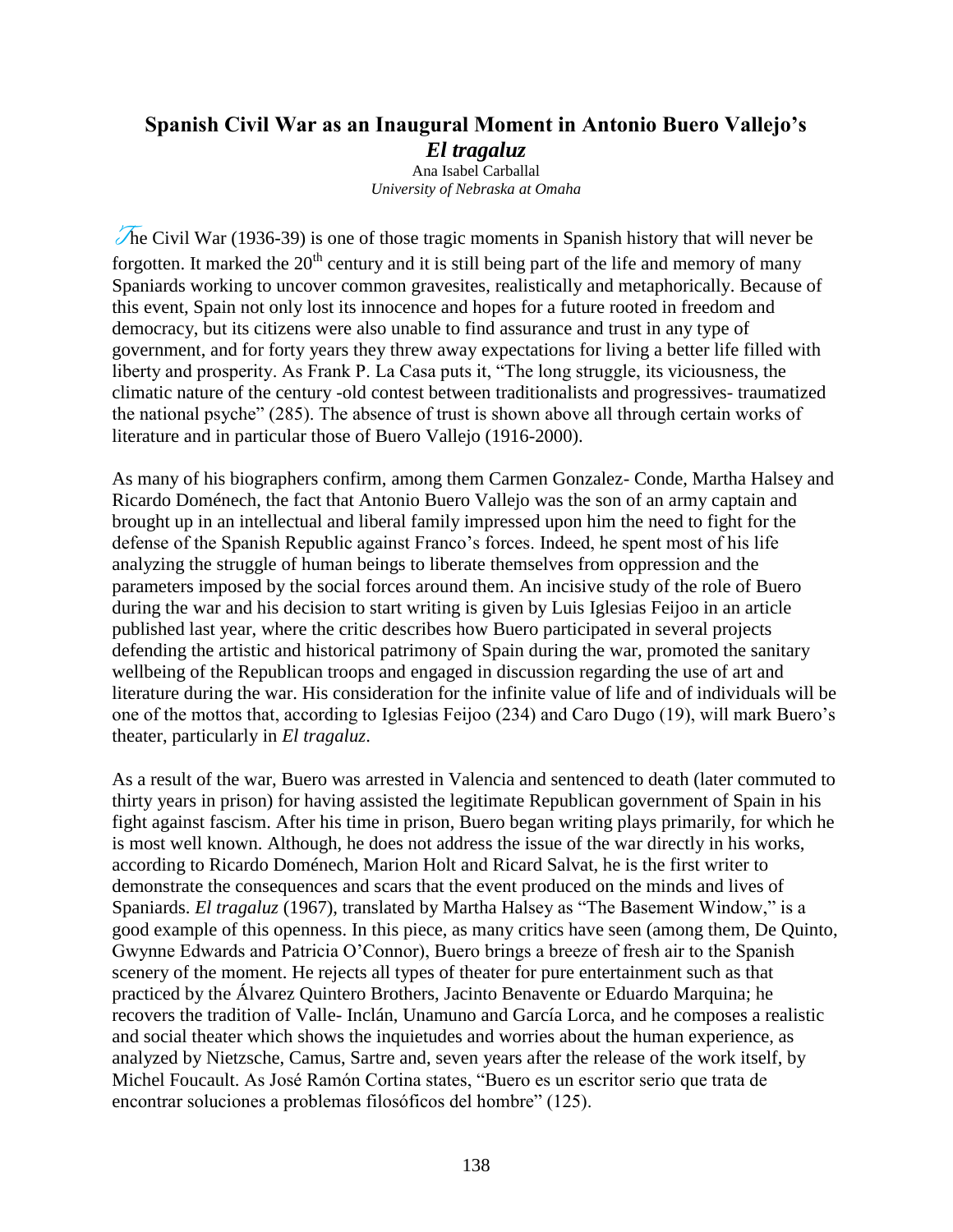This essay explores the consequences of war and at the same time analyzes those consequences in the light of Foucault"s idea of "panoptic," discussed in 1975 in his work *Discipline and Punish: the Birth of the Prison*. According to Foucault, the Panopticon is a circular prison, similar to the one in Mettray (France), in which subjects are constantly surveilled and punished for the most insignificant acts of disobedience. In Foucault's words, "The entire parapenal institution…culminates in the cell, on the walls of which are written in black letters: "God sees you"" (294). In *El tragaluz*, there are different gods: society, work, money, position, and ideological correctness and among them, also, the character of the father, who, at the end of the play, will impart justice. However, these gods not only shape the lives of the subjects but also bring about the different types of consequences derived from the war's trauma.

First, there are economic consequences, seen in the positions of Vicente, his mother and his brother, fighting to earn money, to keep the house and to guard their own honesty and peace of mind. Also, there are cultural results, exemplified in the existence of censorship seen in Vicente"s relationship with Beltrán. Finally, there are the psychological and mental effects. Psychologically and socially, the character's reaction to the war may be summarized in three main attitudes: insanity, intellectual/ philosophical disagreement and practical survival. In each example, the spectator sees the justification for the existence of a superior being, a guardian, a social institution or authority that subordinates and trains individuals. In some cases that being may be found in society and its requirements, but in Buero"s piece this being is primarily the father, who, in a particular moment, is characterized by one of his sons, Vicente, as "god." *El tragaluz* is, above all, an experiment. Two scientists from the future, perhaps the  $25<sup>th</sup>$  or  $30<sup>th</sup>$ century, show the spectators a series of holograms in which they may observe the life of a Spanish family living approximately in the 1960s in Spain. Although the war has long been over, the family (formed by the mother the father and their two sons Mario and Vicente) still lives under its influence and especially under the ghost of Elvirita, the youngest child who died of starvation when her brother Vicente took the train to Madrid, leaving the family without food or any means to attain it. The family's continued guilt and blaming of Vicente for Elvirita's death shows the varied responses and attitudes of the characters towards the war and its consequences.

One of those consequences is the difference among the distinct social strata. Although the internal time of the work is the 1960's and the immediate postwar period ended some time ago, Spanish society and government policies still impose a sharp division between the rich and the poor. In the piece, Vicente is the wealthy son who supports his family. He does not depend on anyone although his entire family needs him and his ability to earn money. An example of this occurs the first time he goes to see the family and encourages his mother to pay for the washing machine and also to buy the refrigerator:

VICENTE. (Se levanta y saca un sobre azul) Toma, antes de que se me olvide. LA MADRE. Gracias, hijo. Viene a tiempo, ¿sabes? Mañana hay que pagar el plazo de la lavadora.

VICENTE. Pues ve encargando la nevera. (86)

Vicente belongs to what in that moment might be called the Spanish upper middle class. He has a secure job with a publishing company, he is his own boss, he has a car (a luxury in Spain at that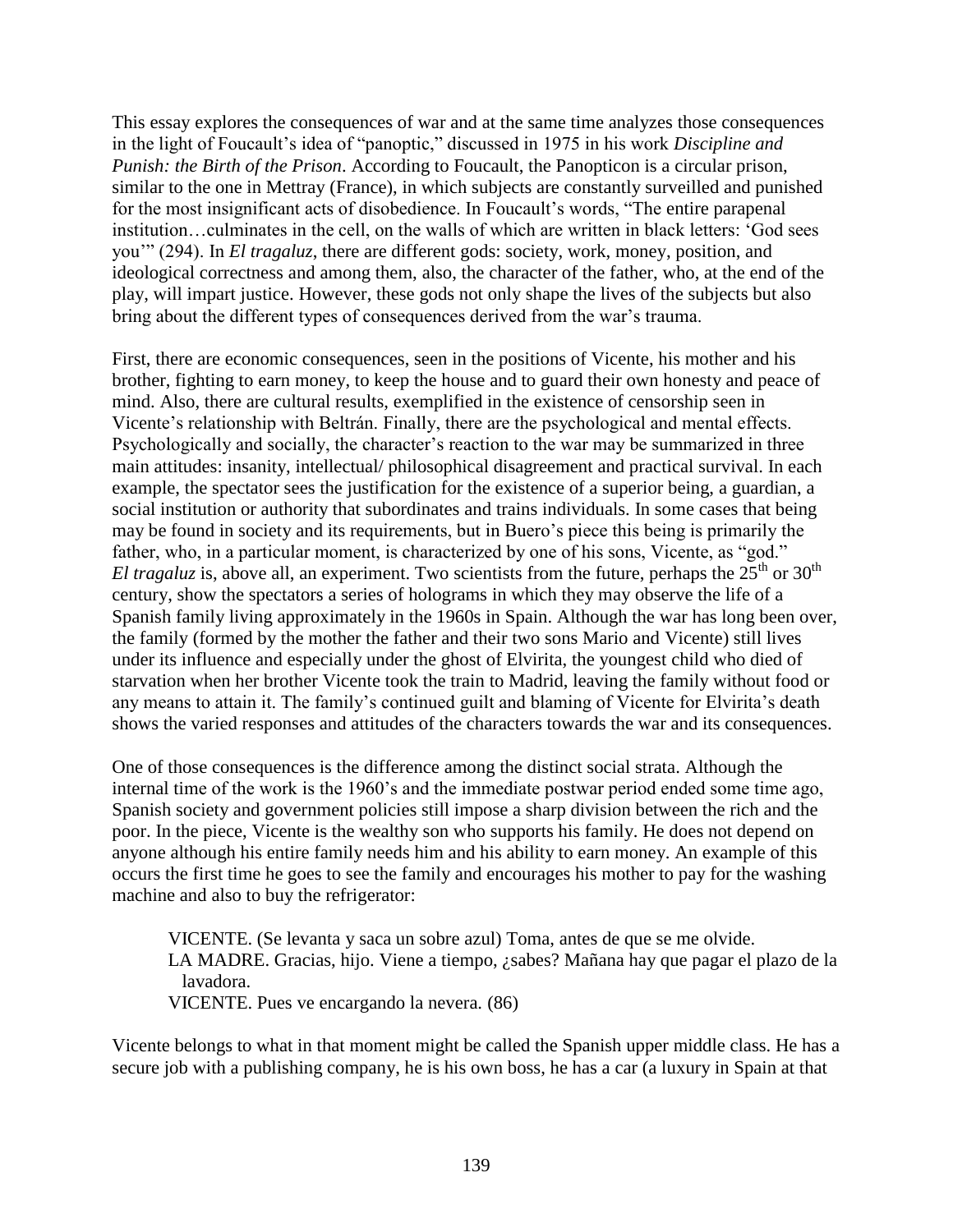moment), he is capable of providing odd jobs for his brother, and he even has a mistress. In short, he is very lucky and has a relatively good future in front of him.

On the other hand, very similar to the situation in the rest of Spain, those around him do not enjoy that type of position. Encarna, for instance, is a poor woman who works for Vicente. She is an orphan, and her most inner and horrible fear is to end up working as a prostitute wondering the streets. She, in some ways has that destiny already, since she has to go to bed with Vicente sporadically and depends on him to continue working in the publishing house, because of her lack of qualifications, for instance, when Vicente's associate, Juan, tells him that the publishing house wants to make some changes in the office, Encarna reveals her concerns about her future in the office. To this, Vicente responds that he is not going to let anything bad happen to her; even if he is told to fire Encarna, he will find another job for her. Worried by these expectations, Encarna asks: "¿Otra oficina? ... ¿Para que me acueste con otro jefe?" (74). Besides Encarna, Vicente's father is also dependent upon him. He lost one of his children in the war because Vicente ran away with the last of the family"s provisions. After that, the father went insane and could not work anymore, leaving Vicente to provide for his family.

In addition to Vicente, however, the spectator may view this economic instability in the person of Mario, Vicente"s younger brother. Mario, like Encarna and his father, does not work or works only sporadically for Vicente, translating. The lack of gainful employment serves as a reflection of the unemployment suffered in Spain during this period, and, more exactly, it illustrates a kind of depression, a lack of trust in the system that keeps Mario from looking for a job. Mario, in comparison with his brother, does not want to have a job because he does not want to be a part of the corrupt society in which Vicente is succeeding. As Molina, Thompson and Rodríguez Richart have observed, the opposition between the brothers occurs at several levels (Cain and Abel, dishonesty and responsibility, the bad or good treatment of women- victims like Encarna) but above all, the relationship between the brothers resembles the opposition between *vita activa* and *vita contemplativa*: "Mario (a thinker and a social minded altruist) condemns the active life of Vicente, while justifying his own position as observer, thinker and judge" (Molina 44). Mario and Vicente are, in words of Minako Nonoyama, the representation of Cain and Abel, although in this case, Abel, the provider, is not the good and generous son but the selfish one, while his brother is generous, sensitive and consumed by social inquietudes.

Mario rejects the traps, the lies and the deals to which he may be driven, and he prefers to observe the world from his chair in the basement. For example, in one of his confrontations with his brother, Vicente offers him a position in the new company, but Mario rejects it and gives as an excuse the treatment that Vicente gives to everybody, including Encarna and Eugenio Beltrán, a successful writer who is being overshadowed by the new interests of Vicente and the company. Talking about Beltrán, Mario confronts Vicente and tells him that Beltrán is more honest and successful than Vicente is. Mario sees in Beltrán a true source of inspiration for the future and sees no hope in Vicente's way of life:

Le interesan cosas muy distintas de las que te obsesionan a ti. No es un pobre diablo más corriendo tras su televisión o su nevera; no es otro monicaco detrás de su volante, orgulloso de obstruir un poco más la circulación de esa ciudad insensata…él ha elegido… la indiferencia… ¡Él es otra esperanza! Porque os ha enseñado que así se puede triunfar…, aunque sea en precario. (138-9)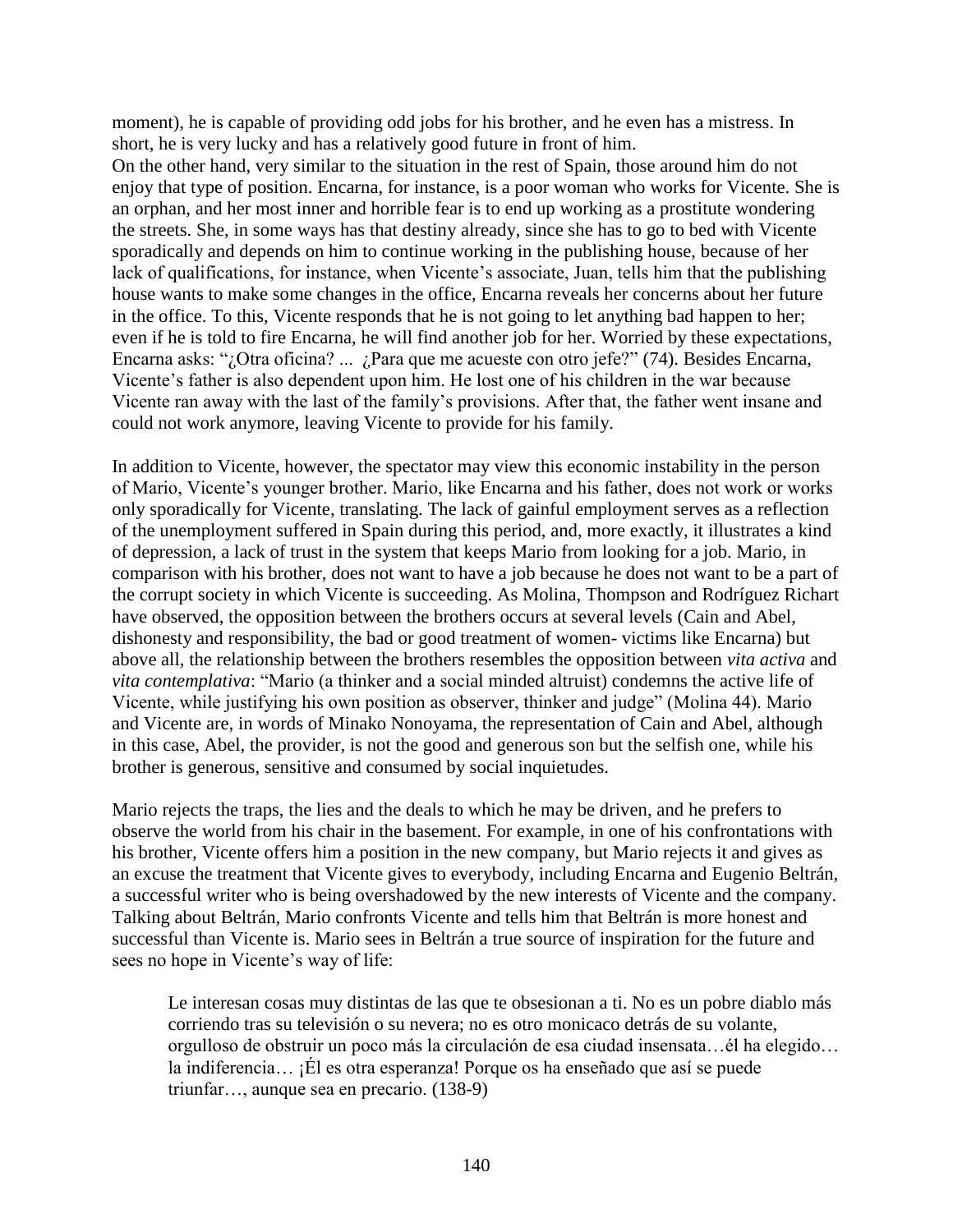Beltrán is not worried about material things like buying a TV or a refrigerator. He wants to succeed even if he is poor. Although Mario is presented as the defender of the weak, he may have the same opportunities as his brother but he rejects them. According to Kronic, Johnston and Lyon, although there is an opposition between the brothers, both may be considered as victims and executioners. Vicente may be selfish and egocentric, but Mario, "Offered the opportunity to battle from their midst against the forces that oppress him, he rejects it: for personal reasons and out of pride and misguided humility […]" (Kronic 381).

Furthermore, the decadent economy is shown through the character of the mother. The mother is presented as the center of the home and in some ways as the main provider. She not only keeps the family together and takes care of everybody, but she tries to encourage her family and keep everybody happy. Arturo Jiménez Vera analyzes her as weak, saying that she cannot face the past and has created another version of the death of her daughter. For her, Vicente was not responsible for not getting off the train. Everybody was grabbing him: "La Madre se ha creado una versión dulcificada de los hechos responsables por la muerte de su hija. Para la madre no fue Vicente que no quisiera bajarse, sino que no lo dejaban bajar –que los soldados que llenaban el tren lo sujetaban" (37).

Her character is the one who most represents the poverty and misery of those years. Always attentive to the needs of those around her, she tries to attract the attention of her son Vicente, who lives independently, through the buying of pastries and milk every time he visits the family. For instance, the first time in the play when Vicente goes to their basement home, we see the mother arguing with her husband because he wants to eat the pastries before Vicente arrives: "¡Déjalas hasta que venga Vicente!" (83). This warning has several meanings. It reveals the poverty in buying the pastries only for special occasions, it reveals also the sacrifice that the family has to make to please only the one member who could buy them for himself, and finally it reveals a certain degree of protection on the part of the mother who does not want her sons to worry or to suffer from hunger. This type of blindness that some characters promote or want to establish in themselves is part of the existence of the panoptic society, a society that watches over its members to assure that social stratification and economical difference is not broken. The three cases of Mario, Vicente and the mother show the existence of a social god that punishes individuals who do not avail themselves to the fight in search of social and economic position and recognition. This imposition is also cultural.

One of the most noticeable cultural consequences of the war was censorship at all levels of culture and society. The fascist government not only tried to force the citizens to acclimate to their views but also tried to make them forget the hurt and anguish of the war. Buero himself, whose piece *El tragaluz* was released in the midst of strong opposition and conflict, suffered this type of censorship. According to Catherine O"Leary, although the censors left untouched many of the parts that one would expect to be cut, they eliminated others that seem harsh or undermine the mythological construction of the new social order that Franco"s supporters wanted to build: "In any event, the text that was cut contained references to criticism of the new Spanish society that was the product of a new ideology. Considering that the play criticizes and denies the attractive myths propagated by this ideology. It is quite surprising that so much of it escaped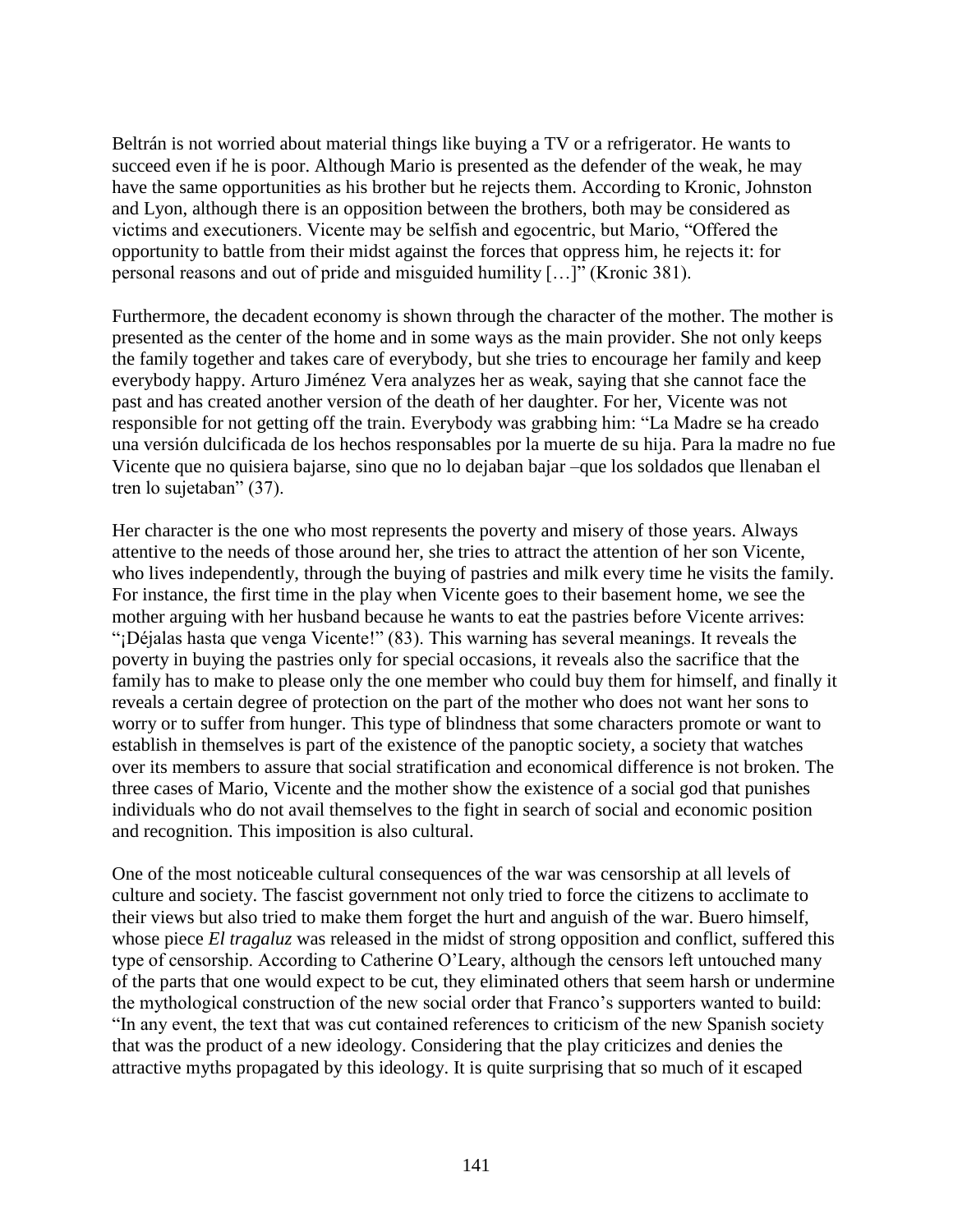censorship, especially as in places the criticism was quite strident." (*The Theater of Antonio Buero Vallejo. Ideology, Politics and Censorship* 87)

Many scholars not only think that Buero"s work is one of the most challenging and critical of the dictatorship and the war but also the first that openly shows the consequences of the confrontation on the population. In this regard, another critic, José María de Quinto, affirms that Buero does not write a political theater but rather a highly ethical one:

La obra de Buero, como la de Sartre, como la de Camus, no es una obra militante, política […] sino por el contrario eminentemente ética […]. [Los personajes] viven, claro es, en un mundo de injusticias […] pero no luchan ni se revelan contra ese mundo, no saben cuál es el sistema que puede acabar con él, no entran en la praxis revolucionaria para cambiarlo, sino que tratan pasivamente de evadirse de él" (15)

Buero, for de Quinto, is not trying to make a political statement, but rather an ethical declaration, a reflection about the life of an individual in a world full of injustice and from which he cannot escape. Censorship may be also seen in *El tragaluz* in two essential moments: first, when Vicente decides to stop Beltrán"s publications and second, when the father tries to hide his pain over the death of his daughter through his mental disease. In the case of Beltrán, this censorship is clear. He is a very successful writer. Everybody likes his books: Encarna, Mario and even Vicente, who thinks that his presence in the firm is valuable and who affirms this in his conversation with Encarna: "De la nueva colección, el de más venta es el de Eugenio Beltrán, y ya hemos contratado para él tres traducciones…naturalmente la otra novela de Beltrán pasa a la imprenta enseguida" (72).

Although it seems that Vicente has already signed a contract with Beltrán, when he receives a phone call from Juan, he changes his mind quickly in order to please the new publishing company and his new bosses, and he accepts his new role: "Está bien: Ya pensaré lo que le digo a Beltrán. Pero, ¿qué hacemos si hay nuevas peticiones de traducción? … Pues también torearé ese toro, sí señor… Comprendido Juán. ¡Ha muerto Beltrán, viva la Editora!" (73). Vicente has been observed by the new publishing house, and he has to behave in a manner that is going to be acceptable to them. Vicente does not want to be punished by the eternal observation of the guard. His incongruence and lack of honesty also contributes to his father"s insanity. For instance, Mario asks his mother if she remembers the night they had to spend in the train station, when his father went crazy, beating the walls and insulting his son:

MARIO: ¿Te acuerdas, madre? Y luego, por la noche…Esto no lo sabes aún pero ella también lo recordará, porque entonces sí se despertó…Aquella noche se levantó de pronto y la emprendió a bastonazos con las paredes…, hasta que rompió el bastón: aquella cañita antigua que él usaba. Nuestra madre espantada, la nena llorando, y yo escuchándole una sola palabra mientras golpeaba y golpeaba las paredes de la sala de espera de la estación, donde nos habíamos metido a pasar la noche…Una sola palabra que repetía y repetía: ¡Bribón!... ¡Bribón! (158)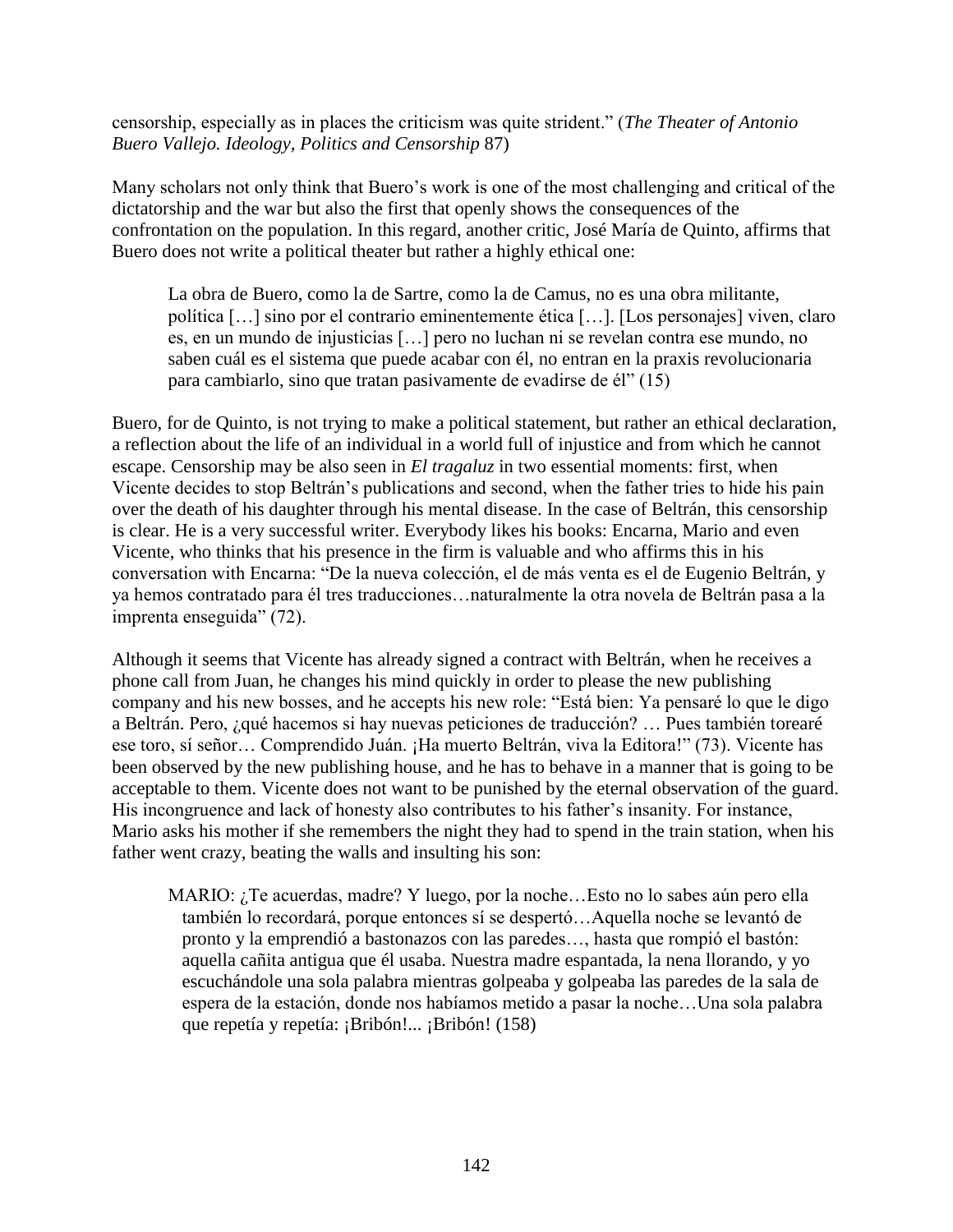His father used his own kind of censorship –in the form of insanity- to forget the cruelty of the past and go on with his life. In the play, the characters have mainly three ways to face the outcome of the war: insanity, intellectual or philosophical reprocessing or practical survival.

All these positions again demonstrate the type of god or guardian hidden in the panoptical circle. For the father, God or the guardian equals the justice he needs for revenge; for Mario, his God is his ideological and ethical premise. For Vicente (besides his father at the end of the play), God is his work, the pressures of society that force him to succeed. Vicente's father is insane because of Vicente"s role in the death of his sister. The day Elvirita died, the family was trying to take the train to Madrid. The war had just ended and everybody was trying to return home to start his or her life again. The train station and the train were packed with people. Nevertheless, Vicente managed to get onto one, and he left with all the family"s provisions. His sister died that night of starvation. The entire family tries to understand the father"s insanity, but only Mario is capable of seeing its true cause. His father has gone crazy, not as a consequence of his arteriosclerosis, as Vicente assumes, but because of the death of Elvirita and Vicente"s subsequent behavior. As Catherine E. Dowd affirms, Vicente does not accept the possibility of his guilt in the insanity of his father: "Vicente cree que su padre sufre de arteriosclerosis y que no es loco precisamente, sino viejo" (122).

Insanity is for the father the only place to escape in the face of a reality that is too cruel to endure. In relation to the Spanish society after the Civil War, many critics like O"Leary and Feijoo talk about "pacto del olvido," as a resource used by many of Buero's characters to obliterate the past, to put it out of their minds and live apathetically, free from all responsibility: "Hence, in *El tragaluz* (1966) Buero suggests that the family"s stagnation in the basement flat and its lack of progress is linked to its failure to deal with its past" ("History and Remembering in the Post- Franco Theatre of Antonio Buero Vallejo", 382). Regarding their father"s disease, Vicente and Mario talk about that night, and Vicente denies that this insult of "bribón" was referring to him: "Pudieron ser los primeros síntomas de su desiquilibrio" (159). To which Mario responds: "Desde luego. Porque él no era un hombre al uso. Él era de la madera de los que nunca se reponen de la deslealtad ajena" (159). The father never recovers from insanity, but at the end of the play in a moment of lucidity he recognizes Vicente as his son, and kills him with the pair of scissors he used to cut pictures from magazines. While his father chose insanity, Mario, the youngest son of the family, chooses a life of meditation and acceptance.

Facing the horrors of the war and the selfishness and idolatry of his brother, Mario does not want to have any part of it. He rejects the world, society and all their actions and manifestations. This attitude may be observed, for example, when Encarna asks him about the reasons why he did not study when he was younger, and Mario responds that the war started when he was only ten. His brother left for the army, and Mario had to take care of the family:

ENCARNA: Y tú, ¿por qué no has estudiado? Los dos hermanos sois muy cultos, pero tú podrías haber hecho tantas cosas… MARIO: ¿Cultos? Mi hermano aún pudo aprobar parte del bachillerato, yo, ni empezarlo. La Guerra Civil empezó cuando yo tenía diez años… hubo que sacar adelante la casa. ENCARNA:  $i$ <sup>Y</sup> tu hermano?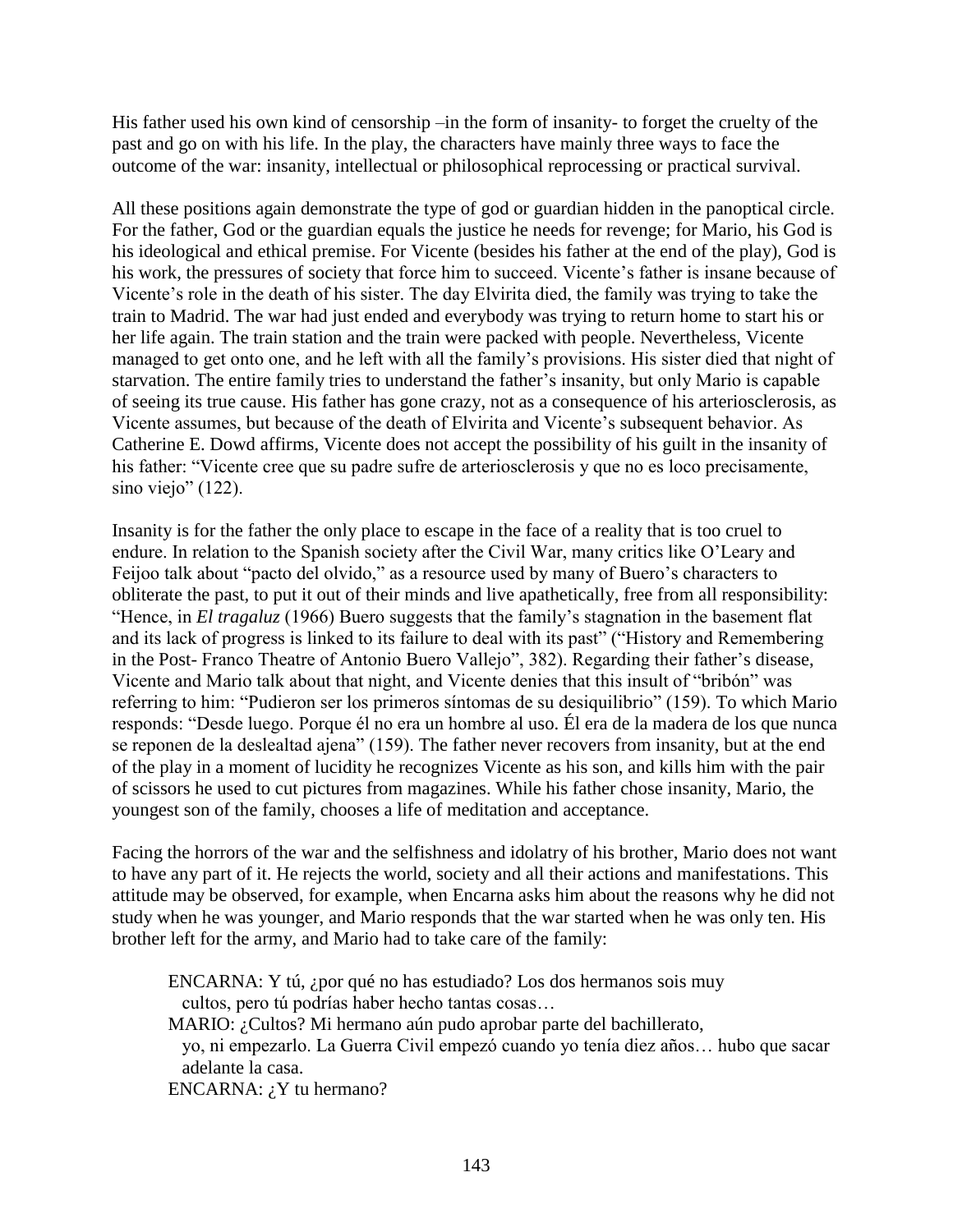MARIO: Estuvo con nosotros hasta que lo llamaron a filas. Luego decidió vivir por su cuenta. (97)

Mario does not have a secure job. He prepares little translations sporadically, but besides that, he lives with his parents and takes care of them. He does not approve of his brother's job, either, because he sees that Vicente does not perform his duties with honesty. For Mario, Vicente, as everybody else in this society, has sold his soul for money, career and position. Mario sees this not only in the fact that he abandoned the family in the train station, but also, according to Mario, Vicente is still doing it with everybody else. Vicente is using Encarna as a prostitute, selling her the job in exchange for her sexual favors; Vicente also sells his friends, like in the case of Beltrán. Even though Beltrán was a social success for the publishing company, Vicente lets the writer go to please his bosses and to save himself from any kind of trouble. Vicente wants his brother to go to work with him, but Mario refuses, considering him no more than a little dictator, keeping all his slaves under his authority: "¡Ah, pequeño dictadorzuelo, con tu pequeño imperio de empleados a quienes exiges que te pongan buena cara mientras tú ahorras de sus pobres sueldos para tu hucha! ¡Ridículo aprendiz de tirano, con las palabras altruistas de todos los tiranos en la boca…!" (142). Nevertheless, it does not seem that Mario, besides his ideas, has many ways to change the world or the society that he himself is criticizing. For Vicente, Mario is not doing anything to change the world around him. Mario is simply dreaming while living in the basement with his parents:

Mario, toda acción es impura. Pero no todas son tan egoístas como crees. ¡No harás nada útil si no actúas y no conocerás a los hombres sin tratarlos, ni a ti mismo, si no te mezclas con ellos… Está consumiendo tu vida aquí, mientras observas a un alienado o atisbas por el tragaluz piernas de gente insignificante!... ¡Estás soñando! ¡Despierta! (115)

Throughout the play, Vicente adopts the attitude of practical and selfish survival. He, one may say, is a self- made man on the backs of the others. He knows the rules of society and he embodies in himself what may be called the postwar motto: kill or be killed, as Mario puts it: "devora antes de que te devoren" (113). Vicente takes this perspective towards life also from the war when he admits that he is guilty of his sister's death:

Es cierto, padre. Me empujaban. Y yo no quise bajar…Les abandoné y la niña murió por mi culpa. Yo también era un niño y la vida humana no valía nada entonces…En la Guerra habían muerto cientos de miles de personas… Y muchos niños y niñas también…, de hambre o por bombas… Cuando me enteré de su muerte pensé, un niño más. Una niña que ni siquiera había empezado a vivir… (161)

The reason why Vicente did not get off the train was not because somebody was grabbing him, but because he wanted to live, to survive, a goal that he perceived as impossible if he had to remain with the family. This aim towards survival drives his existence and the treatment that he dispenses to others. This is not only in the case of Elvira, Encarna or Beltrán, but Vicente also despises his family and the fact that they never got out of the basement: "Debería ir más a menudo a visitarlos, pero estoy tan ocupado…Ellos en cambio, tienen poco que hacer, no han sabido salir de aquel pozo…" (78).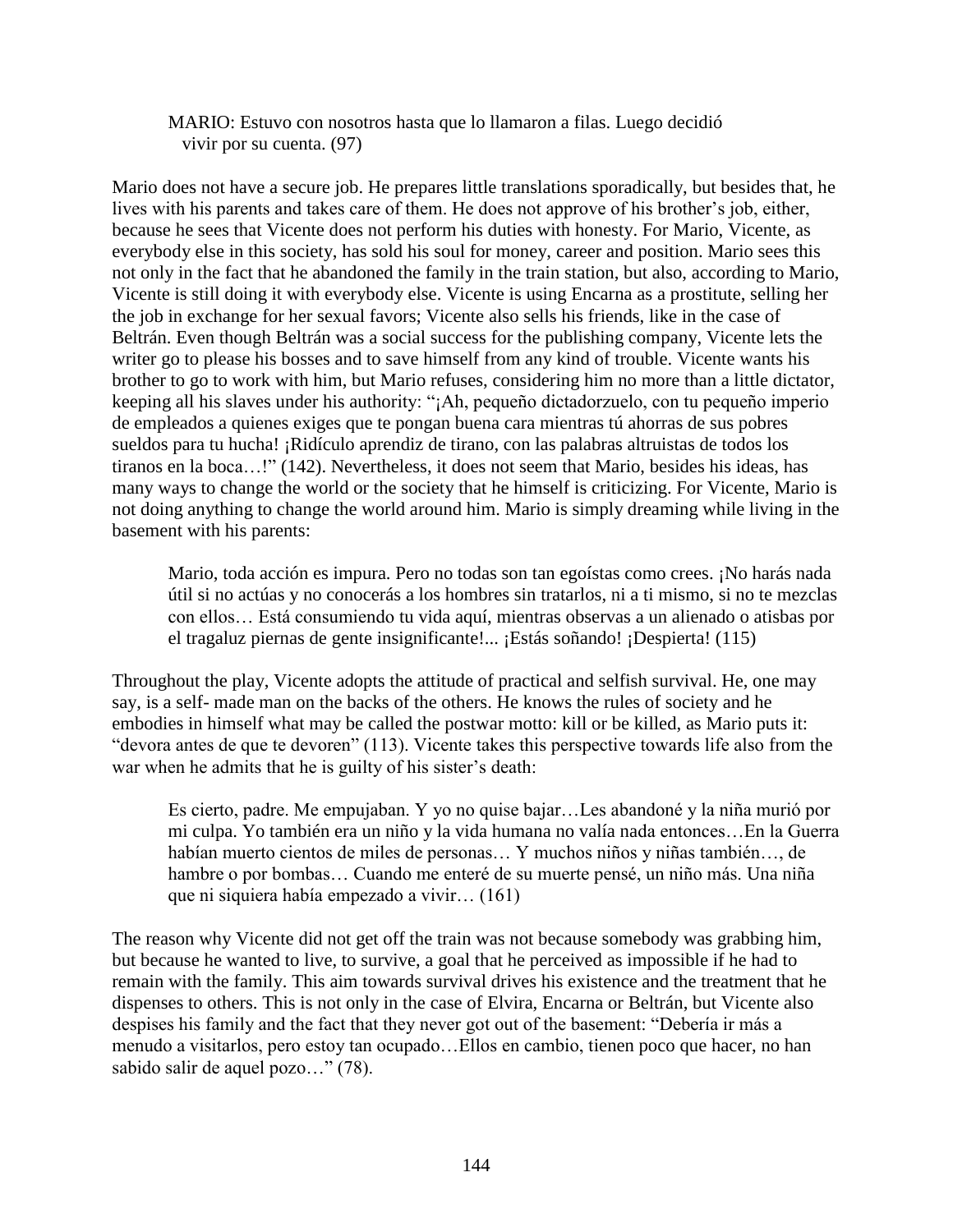It is sometimes difficult to analyze certain events and to see the reasons why they took place or what response should have been the most convenient. This is the case for the Spanish Civil War. The intention of this essay was to acknowledge some of the reactions and consequences that the Civil War had in Spain, and we may come to the conclusion that, as Foucault announced in his book, Spanish society like many others, lives under the continual surveillance of a superior authority. This authority which may be society, a particular government or a particular family, is the main screen through which we may be aware of the consequences that a particular event has on the public. The Spanish Civil War had innumerable consequences and different outcomes for different peoples. This essay has tried to analyze some of them, but is not and does not pretend to be in any regard the final word about that disaster.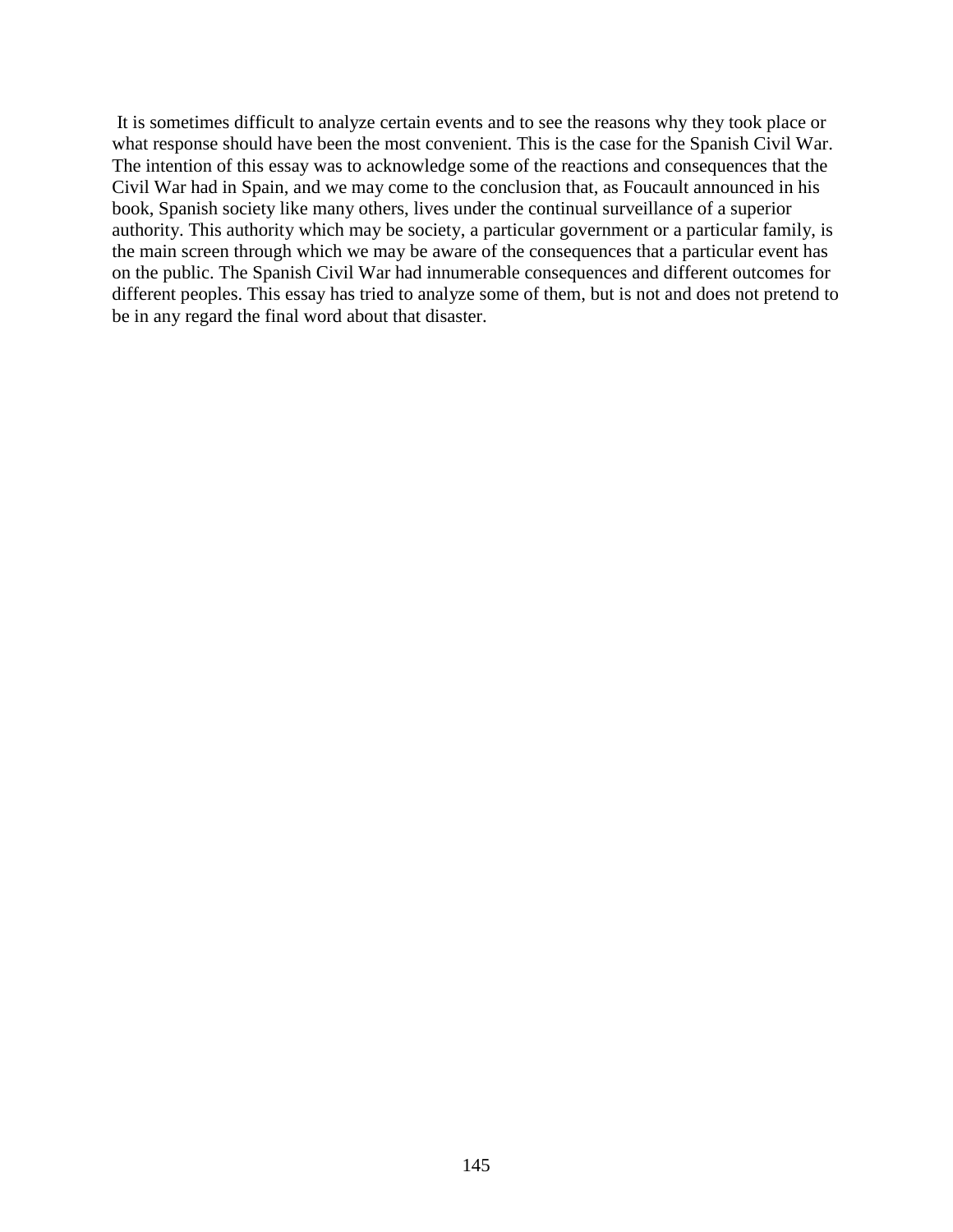## **Works Cited**

Buero Vallejo, Antonio. *El tragaluz*. Madrid: Castalia, 1987.

- Caro Dugo, Carmen. "Locura quijotesca en algunas obras de Buero Vallejo." *El teatro de Buero Vallejo: homenaje del hispanismo británico e irlandés*. Ed. Victor Dixon and David Johnston. Liverpool: Liverpool University Press, 1996. 13-28.
- Cortina, José Ramón. *El arte dramático de Buero Vallejo*. Madrid: Gredos, 1969.
- De Quinto, José María. "*El tragaluz* de Buero Vallejo." *Ínsula*. 22. 252 (1967): 15.

Doménech, Ricardo. *El teatro de Buero Vallejo*. Madrid: Gredos, 1973.

- Dowd, Catherine E. *Realismo trascendente en cuatro tragedias sociales de Antonio Buero Vallejo*. Madrid: Castalia, 1974.
- Edwards, Gwynne. *Dramaturgos en perspectiva*. Madrid: Gredos, 1985.
- Foucault, Michel. *Discipline and Punish. The Birth of the Prison*. Trans. Alan Sheridan. New York: Vintage Books, 1977.
- González- Conde, Carmen. *Antonio Buero Vallejo: El hombre y su obra*. Salamanca: Universidad de Salamanca, 1979.
- Halsey, Martha. *Antonio Buero Vallejo*. New York: Twayne Publishers, 1973.
- Holt, Marion. *The Contemporary Spanish Theater (1949-1972)*. New York, Twayne Publishers, 1975.
- Iglesias Feijoo, Luis. "Buero Vallejo en la Guerra Civil." *Anales de la literatura española* 30 (2005): 221-42.
- Jiménez Vera, Arturo. "La sociedad española vista a través de *El tragaluz* de Antonio Buero Vallejo." *Hispanófila* 27 (1984): 35-42.
- Johnston, David. "Buero Vallejo y Unamuno: la maldición de Caín." *El teatro de Buero Vallejo: homenaje del hispanismo británico e irlandés*. Ed. Victor Dixon and David Johnston. Liverpool: Liverpool University Press, 1996. 85-110.
- Kronik, John. "Buero Vallejo"s *El tragaluz* and Man"s Existence in History." *Hispanic Review* 41 (1973): 371-96.
- La Casa, Frank P. "The Problem of National Reconciliation in Buero Vallejo"s *El tragaluz*." *Revista Hispánica Moderna* 35 (1969): 285- 94.